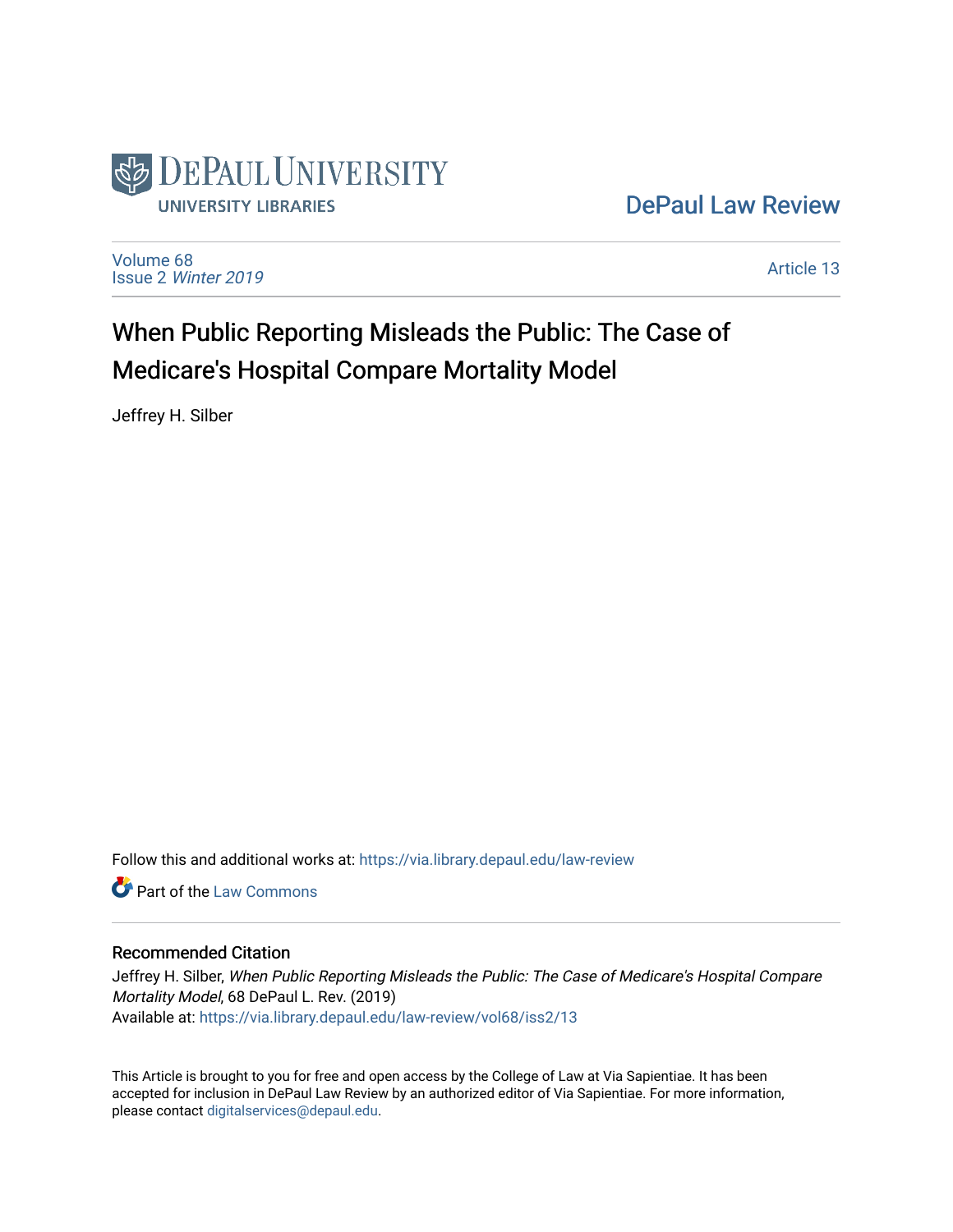# **WHEN PUBLIC REPORTING MISLEADS THE PUBLIC: THE CASE OF MEDICARE'S HOSPITAL COMPARE MORTALITY MODEL**

*Jeffrey H. Silber, M.D., Ph.D.*\*

#### **INTRODUCTION**

In 2007, the new Medicare mortality model was introduced with great fanfare. It was a web-based application that allowed the public to click on hospitals of their choosing and compare, among other things, the thirty-day mortality rate for patients admitted for various conditions, including "heart attack" or acute myocardial infarction. This was a special moment for Medicare, as a previous mortality model utilized for hospital comparisons was introduced over twenty years earlier, only to be discredited and retired from use over a decade later because of demonstrably biased estimates.1 The new Medicare Hospital Compare mortality model was fundamentally different from previous public reporting models. It was thought to introduce advances from the field of Bayesian statistics to aid in making better predictions for patients and to solve a particularly difficult problem concerning how to report hospital mortality rates when hospitals are small and mortality rates are unstable.

Unfortunately, the Hospital Compare model made (and continues to make) assumptions that produce large underestimates of mortality rates in small hospitals and overestimates of mortality rates in large hospitals. Over the past decade the model has not been appreciably changed, despite a growing realization that problems exist with the model2 and consequently, the advice given by the Medicare model to

<sup>\*</sup> Professor, Department of Pediatrics, Perelman School of Medicine, University of Pennsylvania. Professor, Department of Health Care Management, The Wharton School, University of Pennsylvania. Silber presented this topic at the Clifford Symposium held at DePaul University College of Law on April 19, 2018.

<sup>1.</sup> Jesse Green, *The Importance of Severity of Illness in Assessing Hospital Mortality*, 263 JAMA 241, 243 (1990).

<sup>2.</sup> Jeffrey H. Silber et al., *The Hospital Compare Mortality Model and the Volume–Outcome Relationship*, 45 HEALTH SERVS. RES. 1148, 1161 (2010) [hereinafter Silber et al., *The Hospital Compare Mortality Model*]; *see also* ARLENE S. ASH ET AL., STATISTICAL ISSUES IN ASSESSING HOSPITAL PERFORMANCE 1 (2012); Edward I. George et al., *Mortality Rate Estimation and Standardization for Public Reporting: Medicare's Hospital Compare*, 112 JAMA 933, 933 (2017); Dana B. Mukamel et al., *Measuring Quality for Public Reporting of Health Provider Quality:*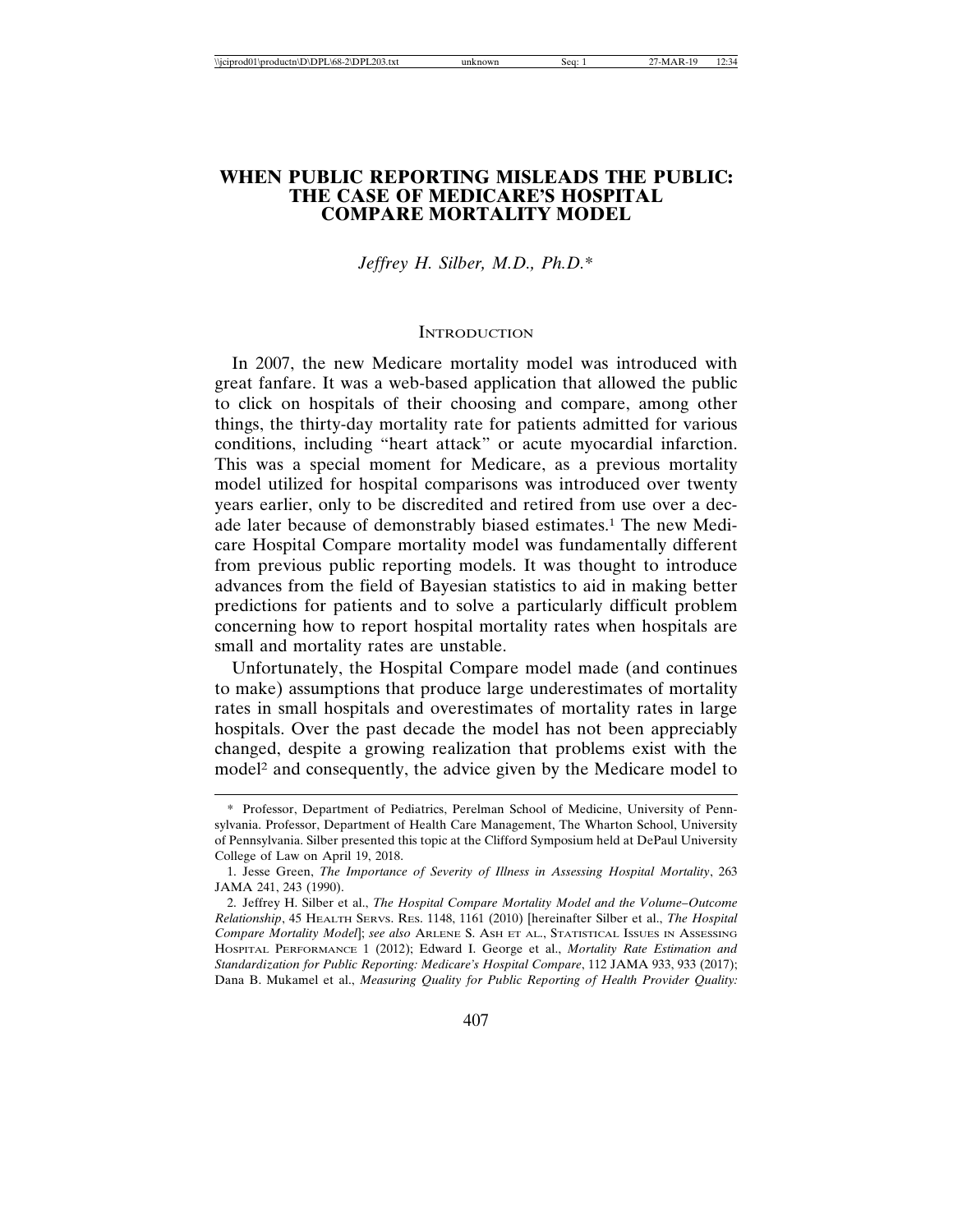the public remains misleading. This Article will present a brief history of public reporting of hospital outcomes, place the present Medicare Hospital Compare model in context regarding this history, describe the flaw in the present Hospital Compare model, suggest reasonable ways to correct the problem, and examine why Medicare has not acted to change the model.

#### I. A BRIEF HISTORY OF THE PUBLIC REPORTING OF HOSPITAL OUTCOMES

While many may say that the reporting of hospital mortality rates dates back to Florence Nightingale's examination of infection rates during the Crimean War,<sup>3</sup> or to Ernest Codman's examination of mortality rates at Massachusetts General Hospital in 1918,<sup>4</sup> I would contend that the use of formal statistical analysis to explore variation in hospital quality through examining hospital mortality rates really dates back to the time of Moses—that is Lincoln Moses and Frederick Mosteller's classic 1968 paper in the Journal of the American Medical Association titled *Institutional Differences in Postoperative Death Rates: Commentary on Some of the Findings of the National Halothane Study*. 5 Their paper was a secondary analysis of the National Halothane Study, performing formal statistical adjustments on the thirty-four participating hospitals in the study to determine whether there were excess deaths at some hospitals.<sup>6</sup> Before adjusting for patient characteristics, they found a twenty-four-fold difference between the highest and lowest hospital mortality rates.7 After statistical adjustment they found a three-fold difference, but this difference was statistically significant.8 Moses and Mosteller concluded that such differences may relate to quality, but feared a "circus" of analyses examining hospital quality through such adjustments.<sup>9</sup>

9. *Id.* at 494.

*Making It Meaningful to Patients*, 100 AM. J. PUB. HEALTH 264, 266–67 (2010); Jeffrey H. Silber et al., *Improving Medicare's Hospital Compare Mortality Model*, 51 HEALTH SERVS. RES. 1229, 1230 (2016) [hereinafter Silber et al., *Improving Medicare's Hospital Compare Mortality Model*].

<sup>3.</sup> Lisa I. Iezzoni, *100 Apples Divided by 15 Red Herrings: A Cautionary Tale from the Mid-19th Century on Comparing Hospital Mortality Rates*, 124 ANNALS INTERNAL MED. 1079, 1079 (1996).

<sup>4.</sup> LISA I. IEZZONI, RISK ADJUSTMENT FOR MEASURING HEALTH CARE OUTCOMES 11 (4th ed. 2013) [hereinafter IEZZONI, RISK ADJUSTMENT FOR MEASURING HEALTH CARE OUTCOMES].

<sup>5.</sup> *See generally* Lincoln E. Moses & Fredrick Mosteller, *Institutional Differences in Postoperative Death Rates: Commentary on Some of the Findings of the National Halothane Study*, 203 JAMA 492, 492 (1968).

<sup>6.</sup> *Id.*

<sup>7.</sup> *Id.*

<sup>8.</sup> *Id.*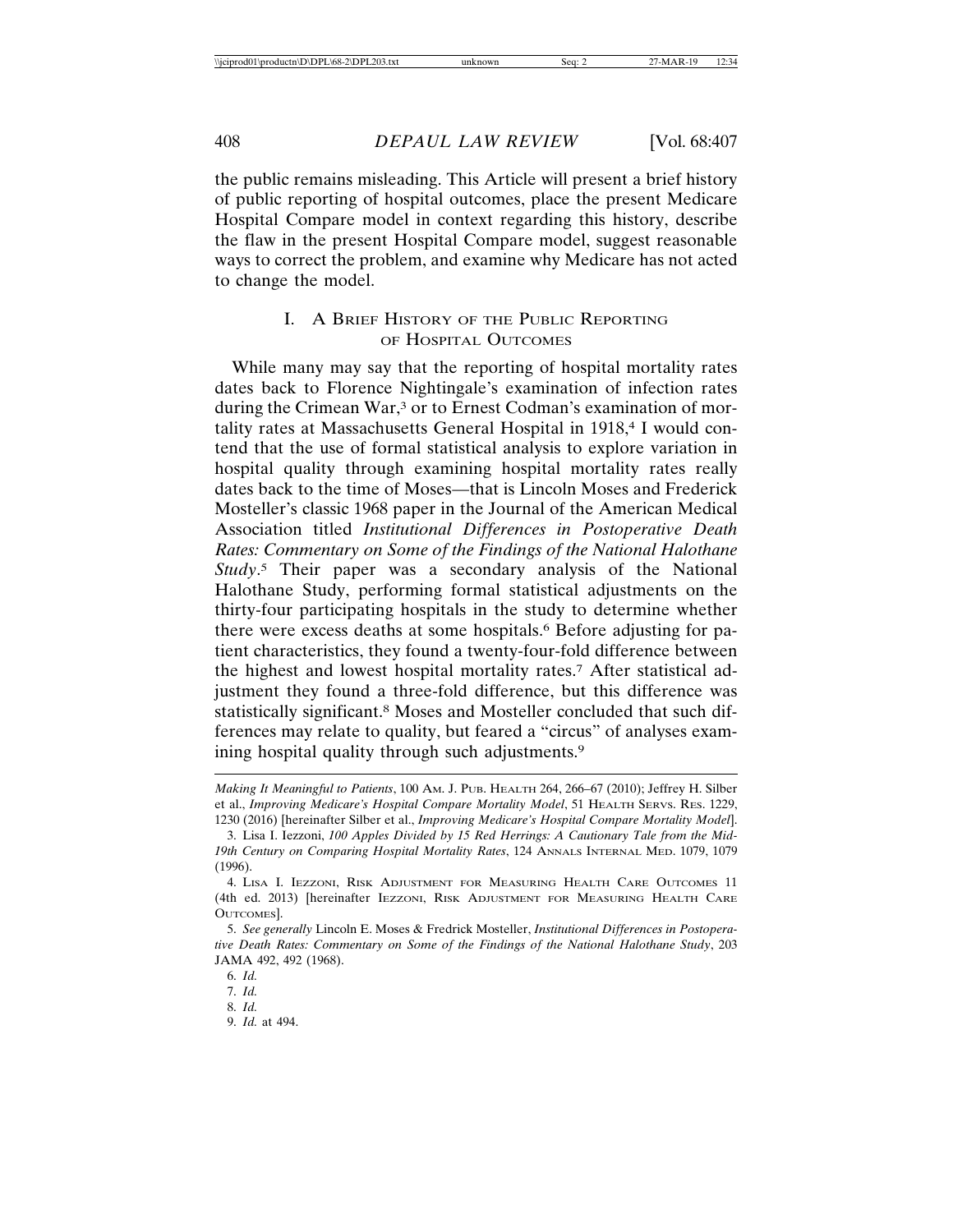After the National Halothane Study was published, there were numerous studies examining hospital quality of care. Of course, since patients are not randomized to hospitals, these studies are observational in nature and hence, always must account for selection bias. Some hospitals treat sicker patients and therefore these variations in severity of illness must be accounted for in any analysis.

"Indirect standardization" is the typical method by which hospitals are compared.10 Indirect standardization can be thought of as a comparison of the observed number of deaths (O) at a hospital to the expected number of deaths (E), and this is often referred to as the "O/ E ratio."11 If one hospital has more deaths than expected, its quality of care is considered worse than another hospital with a lower O/E. Hospitals want to have O/E ratios below 1, and it is even better if these hospitals can be shown to have a ratio below 1 with statistical confidence. When examining the many hospital report card systems currently in use, most use indirect standardization of one form or another and most report O/E for specific hospitals. One of the earliest and best-known hospital and physician report cards was the New York State Coronary Artery Bypass Surgery report, which began to be produced in 1986.12 While these reports have gained in sophistication over the years, the report uses a risk adjustment model to estimate the probability of dying for each patient at a hospital undergoing coronary artery bypass grafting (CABG) surgery, and sums these probabilities to get an expected death rate.13 It then provides the actual death rate and allows the reader to compare the O/E ratio for each hospital.14

In 1983, Medicare changed the way it paid hospitals, moving from a retrospective payment system (i.e., after a hospitalization, hospitals sent bills to Medicare and were paid some fraction of usual and customary charges), to a prospective payment system (i.e., hospitals were paid a pre-specified amount based on the diagnosis related group

<sup>10.</sup> Jeffery H. Silber et al., *Template Matching for Auditing Hospital Cost and Quality*, 49 HEALTH SERVS. RES. 1446, 1447 (2014).

<sup>11.</sup> *Id.*; *see also* JOSEPH L. FLEISS ET AL., STATISTICAL METHODS FOR RATES AND PROPOR-TIONS 631 (2003).

<sup>12.</sup> *See* Edward L. Hannan et al., *The New York State Cardiac Registries: History, Contributions, Limitations, and Lessons for Future Efforts to Assess and Publicly Report Healthcare Outcomes*, 59 J. AM. COLL. CARDIOLOGY 2309, 2309 (2012) [hereinafter Hannan et al., *The New York State Cardiac Registries*].

<sup>13.</sup> *Id.* at 2310–11; *see also* Edward L. Hannan et al., *The Decline in Coronary Artery Bypass Graft Surgery Mortality in New York State: The Role of Surgeon Volume*, 273 JAMA 209, 209 (1995).

<sup>14.</sup> Hannan et al., *The New York State Cardiac Registries*, *supra* note 12, at 2311.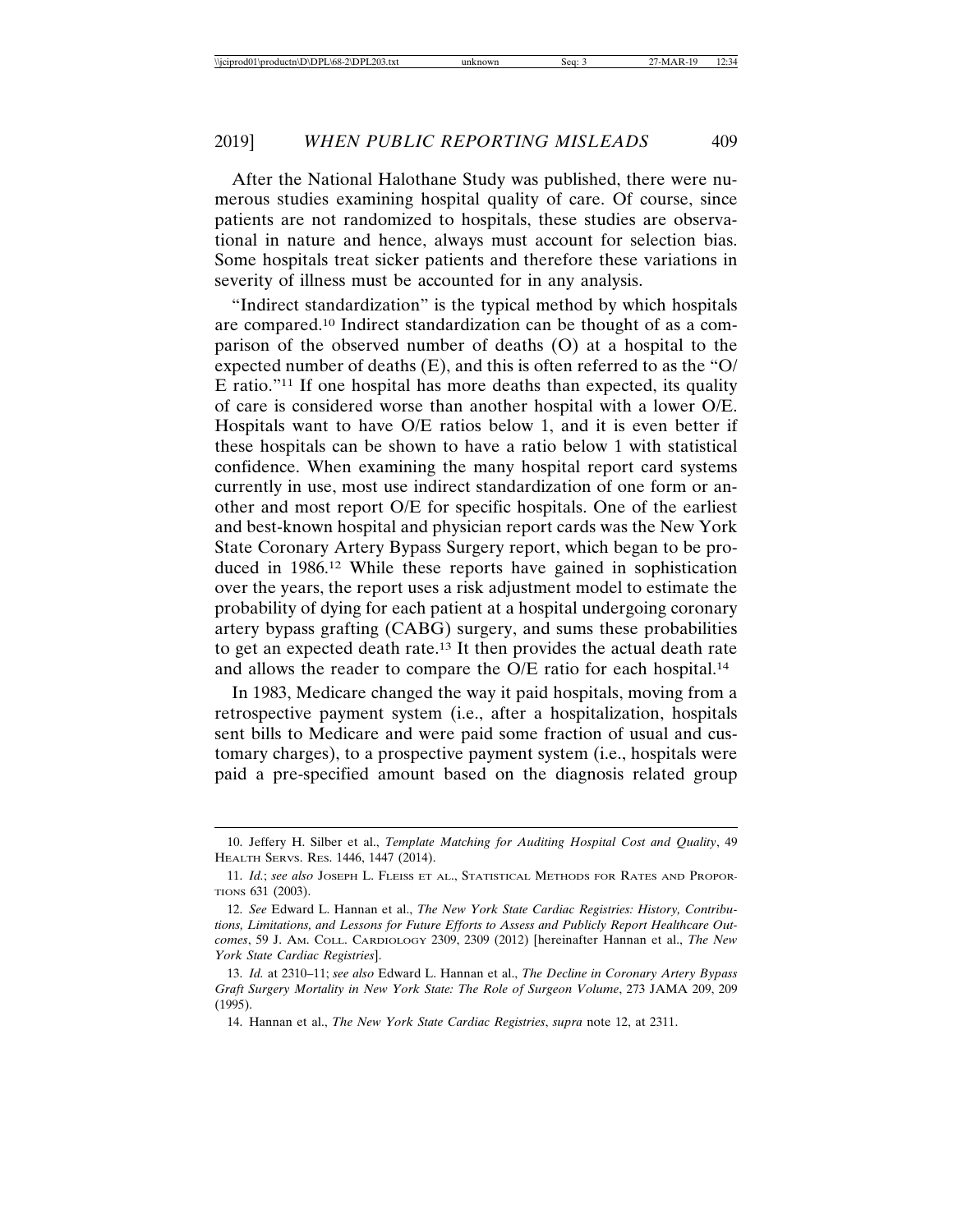(DRG) that the patient fell into).15 This new payment system (which is still used today) raised concerns that hospitals would become incentivized to provide less-costly care, since hospitals' profits or losses were determined by whether they spent more or less on a patient compared to the DRG rate. In response to these concerns in the new payment environment, the Center for Medicare and Medicaid Services (CMS), previously known as the Health Care Financing Administration (HCFA), became very keen on examining hospital quality of care, so they developed the HCFA Mortality model. The model estimated O/E for every hospital in the country and was published in state-specific books.16 The HCFA model results appeared on each page of the report and a letter from the Hospital's CEO appeared on the following page. When the O/E numbers were not good (i.e., above 1) the excuses from the CEOs generally stated that the patients at their hospital were sicker than what the HCFA model estimated. So, while reports correctly stated the O (just a count of deaths at that hospital), Hospital CEOs argued the E was too low (underestimating the sickness of their patients), resulting in an O/E ratio above 1.17 The reports continued to be produced, but began to meet opposition from those concerned that the E was not being correctly estimated. Finally, in 1996, Jesse Green demonstrated convincingly that the HCFA model was profoundly biased because it "underestimate[d] the death rates for high-risk patients and overestimate[d] them for low-risk patients."18 By 1997, the model stopped being provided to the public. There would not be a new mortality model for public consumption from Medicare until 2007.

#### II. THE SMALL NUMBERS PROBLEM

For many years, healthcare analysts have been concerned about public reporting when there are small numbers of patients at a hospital. The problem with small numbers is that reported outcome rates may be unstable. Mark Chassin and his co-authors published a paper in 1988 that clearly described the problem of small numbers when an-

<sup>15.</sup> *See generally* John K. Iglehart, *Medicare Begins Prospective Payment of Hospitals*, 308 NEW ENG. J. MED. 1428 (1983).

<sup>16.</sup> *See, e.g.*, U.S. DEP'T OF HEALTH & HUMAN SERVS., HEALTH CARE FIN. ADMIN., MEDI-CARE HOSPITAL MORTALITY INFORMATION: ILLINOIS, INDIANA, MICHIGAN REGION V (1987), https://babel.hathitrust.org/cgi/pt?id=mdp.39015012739465;view=1up;seq=3.

<sup>17.</sup> IEZZONI, RISK ADJUSTMENT FOR MEASURING HEALTH CARE OUTCOMES, *supra* note 4, at 345–48.

<sup>18.</sup> Green, *supra* note 1, at 243.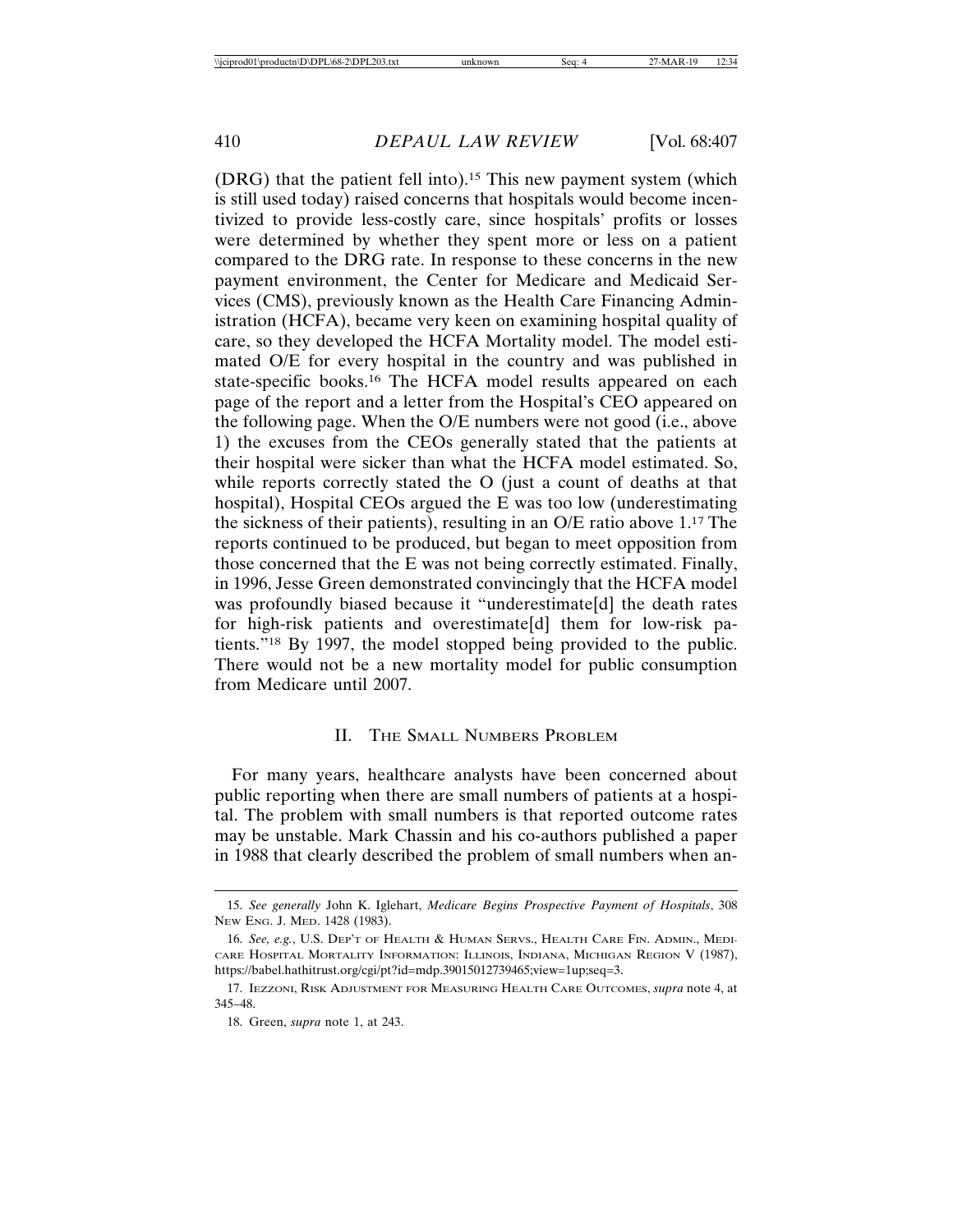alyzing hospital mortality in heart attack admissions.19 The paper described the problem by plotting the mortality rate for each hospital on the vertical axis (y-axis) and hospital volume on the horizontal axis (xaxis).20 Hospital mortality rates went from 0% to 100%, and hospital volume of heart attack patients went from 1 to 300 per year.<sup>21</sup> While the central tendency was approximately a 20% mortality rate, there was tremendous variability at low-volume hospitals and far less variation at high-volume hospitals. This funnel shape is well-known in statistics and reflects a binomial process. The authors were concerned that calling a low-volume hospital a high-mortality outlier may just be due to statistical variation, i.e., if a hospital only sees one heart attack patient and the patient dies, the hospital suddenly has a 100% death rate even though their average might approach 20% if they saw more patients. So these authors decided to rank hospitals not by the O/E ratio, but instead by the *p*-value associated with how different O was from E.22 Since the *p*-values only indicate the magnitude of statistical significance, the ranking also had to take into consideration the direction of the difference—a very good or high rank of a hospital (associated with a statistically significant O below E), and a poor or low rank for a hospital (associated with a statistically significant O above  $E$ ) with all rankings performed on these constructed *p*-values. While it was admirable for Hospital Compare's developers to be concerned about these small-volume hospitals and their unstable mortality rates, the problem with ranking by *p*-value is that small hospitals will always look average, since small numbers will prevent any difference of O and E from being statistically significant. Hence, small hospitals look average, and only big hospitals have the potential to look better or worse than average. Not surprisingly, ranking by *p*-value did not catch

# on for hospital public reporting.

#### III. THE HOSPITAL COMPARE MORTALITY MODEL

In response to Medicare's need for monitoring hospital quality, a new model was developed and introduced in 2007. HCFA had changed its name to the Center for Medicare and Medicaid Services (CMS) by 2007, and it created a CMS website where patients could examine individual hospitals for their adjusted mortality, among other

<sup>19.</sup> Mark R. Chassin, *Differences Among Hospitals in Medicare Patient Mortality*, 24 HEALTH SERVS. RES. 1, 29 (1989). Mark Chassin became the Public Health Commissioner of New York and helped introduce the New York State CABG report cards.

<sup>20.</sup> *Id.* at 7.

<sup>21.</sup> *Id.*

<sup>22.</sup> *Id.* at 11–13.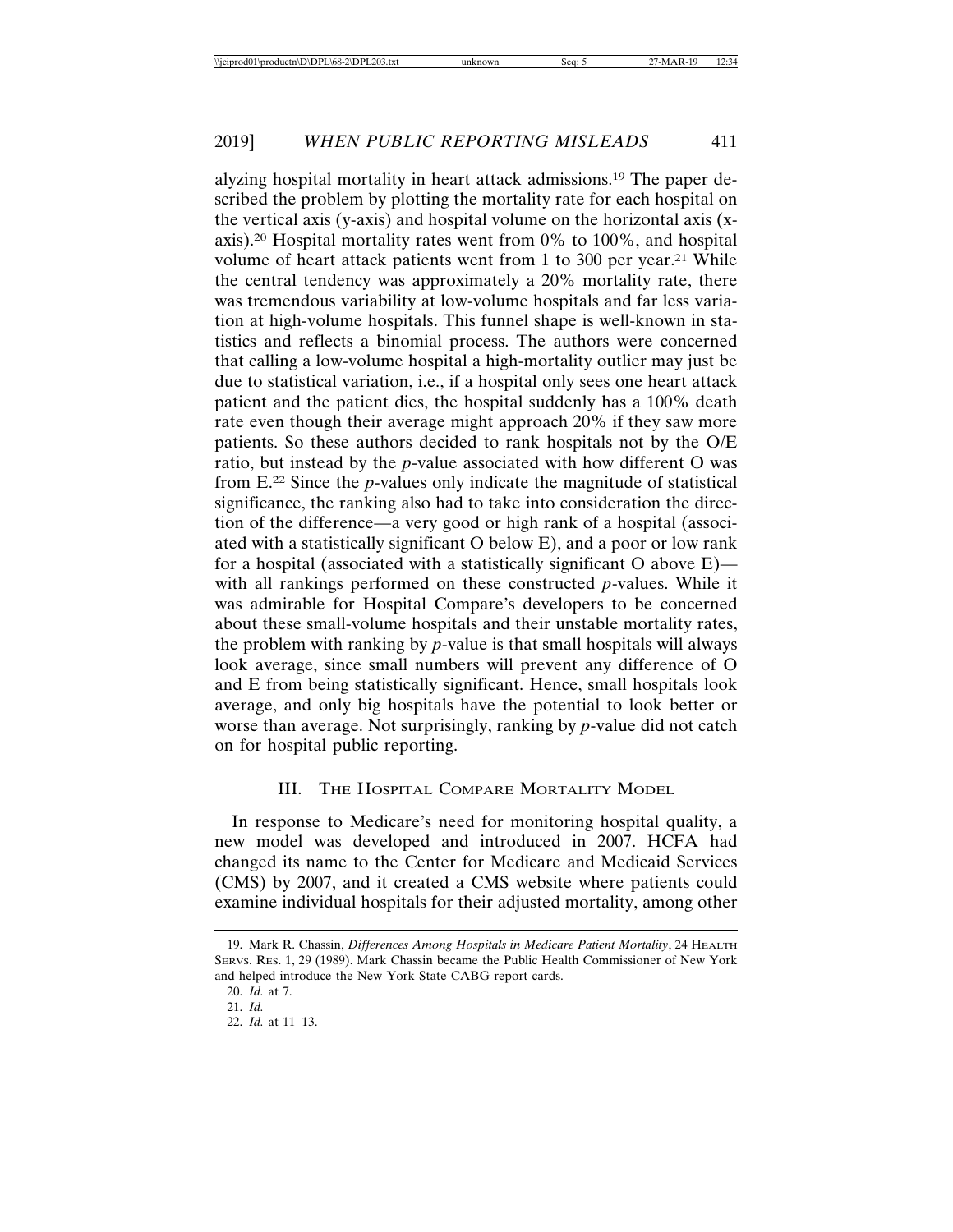items. The new model was developed by Krumholz and his co-authors<sup>23</sup> based on what is called a Hierarchical Random Effects Logistic Regression model.24 The model was purported to be a good estimator of mortality, so that it could be used for the denominator in indirect standardization (O/E), and the model also purported to address the "small numbers" problem in the numerator by "borrowing strength<sup>"25</sup> from the overall mortality rate observed across the entire distribution of hospitals. The entire distribution of hospitals refers to the bell-shaped curve of all the hospital-specific heart attack mortality rates at all hospitals that see heart attack patients in the United States. Instead of having CMS report O/E rates to the public, the new CMS approach was to report Predicted to Expected rates (P/E), substituting O (i.e., a simple count of a hospital's deaths) for P (i.e., a prediction of these deaths which is stabilized for the small numbers problem).26 Small hospital death rates were considered unstable, so these reported numerators were "shrunken" or moved in the direction of the mean mortality value over all hospitals. Here the term "shrunken" refers to a revised mortality estimate that is closer to the national mortality estimate for heart attack patients. Hospital observed death rates would be shrunken (moved toward the mean death rates across all hospitals) based on how unstable the model believed an individual hospital death rate was. The P in the P/E that is reported to the public for any one hospital can be approximately described as a weighted mixture of the observed hospital death rate and the national death rate. For very small hospitals, the P provided to the public is often, almost exactly just the national death rate because the model downweights the O derived from the small hospital with small numbers of deaths. For large hospitals, P also generally reflects a number somewhere between the national rate and the large hospital's O. The public is no longer provided with the actual mortality rates because they are considered too unstable to report.

One way to consider how the shrinkage works in a hierarchical random effects model like Hospital Compare is to consider the estimate

<sup>23.</sup> Harlan M. Krumholz et al., *An Administrative Claims Model Suitable for Profiling Hospital Performance Based on 30-Day Mortality Rates Among Patients with an Acute Myocardial Infarction*, 113 CIRCULATION 1683, 1684 (2006) [hereinafter Krumholz et al., *An Administrative Claims Model*]; Harlan M. Krumholz et al., *Standards for Statistical Models Used for Public Reporting of Health Outcomes: An American Heart Association Scientific Statement From the Quality of Care and Outcomes Research Interdisciplinary Writing Group*, 113 CIRCULATION 456, 460 (2006).

<sup>24.</sup> Silber et al., *Improving Medicare's Hospital Compare Mortality Model*, *supra* note 2, at 1230.

<sup>25.</sup> ASH ET AL., *supra* note 2, at 15–16.

<sup>26.</sup> Krumholz et al., *An Administrative Claims Model*, *supra* note 23, at 1648.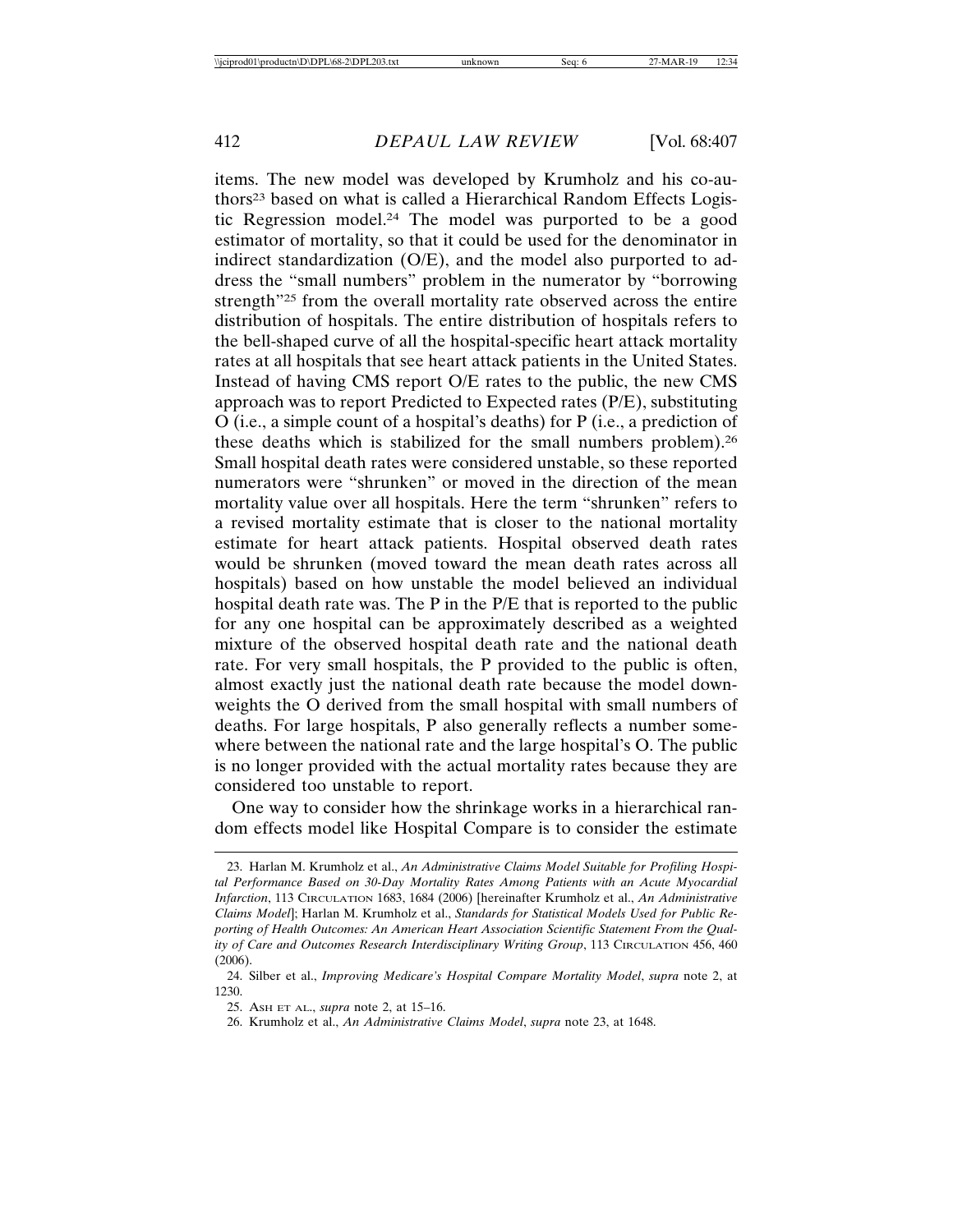of P as a linear combination of O and the overall estimated national mean mortality rate for the actual patients seen at the hospital of interest. Reference rate E is the expected rate of death for the patients at the hospital of interest had they been treated at the typical hospital.<sup>27</sup> The linear combination can be written as  $P = \lambda O + (1 - \lambda) E$ . One can solve for the weight  $(\lambda)$  on any given hospital's observed mortality (O) rate using the raw data used in the Hospital Compare model and obtaining the hospital's P and E. After doing this computation, we found that for small hospitals in the lowest twentieth percentile,  $\lambda$  is near 0.05, suggesting that P is almost entirely reporting the national mortality rate (which was weighted by 0.95). Even for very large hospitals, the Hospital Compare model assigns a  $\lambda$  weight generally below 0.5. Therefore, the public is being provided stabilized mortality rates that are made up anywhere from 50% to 95% from the national mortality rate. It is not hard to understand, therefore, that small hospitals look average when 95% of the estimate for small hospitals is simply the national average. Not surprisingly, it follows that Hospital Compare does not identify many outlier hospitals because the problematic small hospitals are made to look average according to the model.

It is important to realize that the Hospital Compare model utilized to produce their P/E estimate predicts mortality only though patient characteristics and the certainty with which the prediction is made. But there are many hospital features that are predictive of differential outcomes at different hospitals. So, hospital size, technology, nurse-tobed ratio, teaching status, or even the ability of the hospital to perform percutaneous cardiac interventions or CABG surgery does not go into the model predicting the hospital-specific heart attack mortality rate. By not placing any hospital characteristics in the Hospital Compare predictive model, the model shrinks small hospital mortality rates to the overall typical hospital.28 This is precisely because it takes no hospital characteristics into consideration when addressing the small numbers problem, and it borrows strength only from the overall distribution of all hospital mortality rates. Hospital Compare assumes that small hospitals, like the typical hospital, would have a central tendency toward 20% mortality if only there were enough data to show this. This is the crux of the problem with Hospital Compare's approach. In reality, small hospitals likely have a different central tendency from the typical hospital precisely because they see fewer

<sup>27.</sup> Silber et al., *The Hospital Compare Mortality Model*, *supra* note 2, at 1159.

<sup>28.</sup> *See generally* Mukamel et al., *supra* note 2; Silber et al., *The Hospital Compare Mortality Model*, *supra* note 2.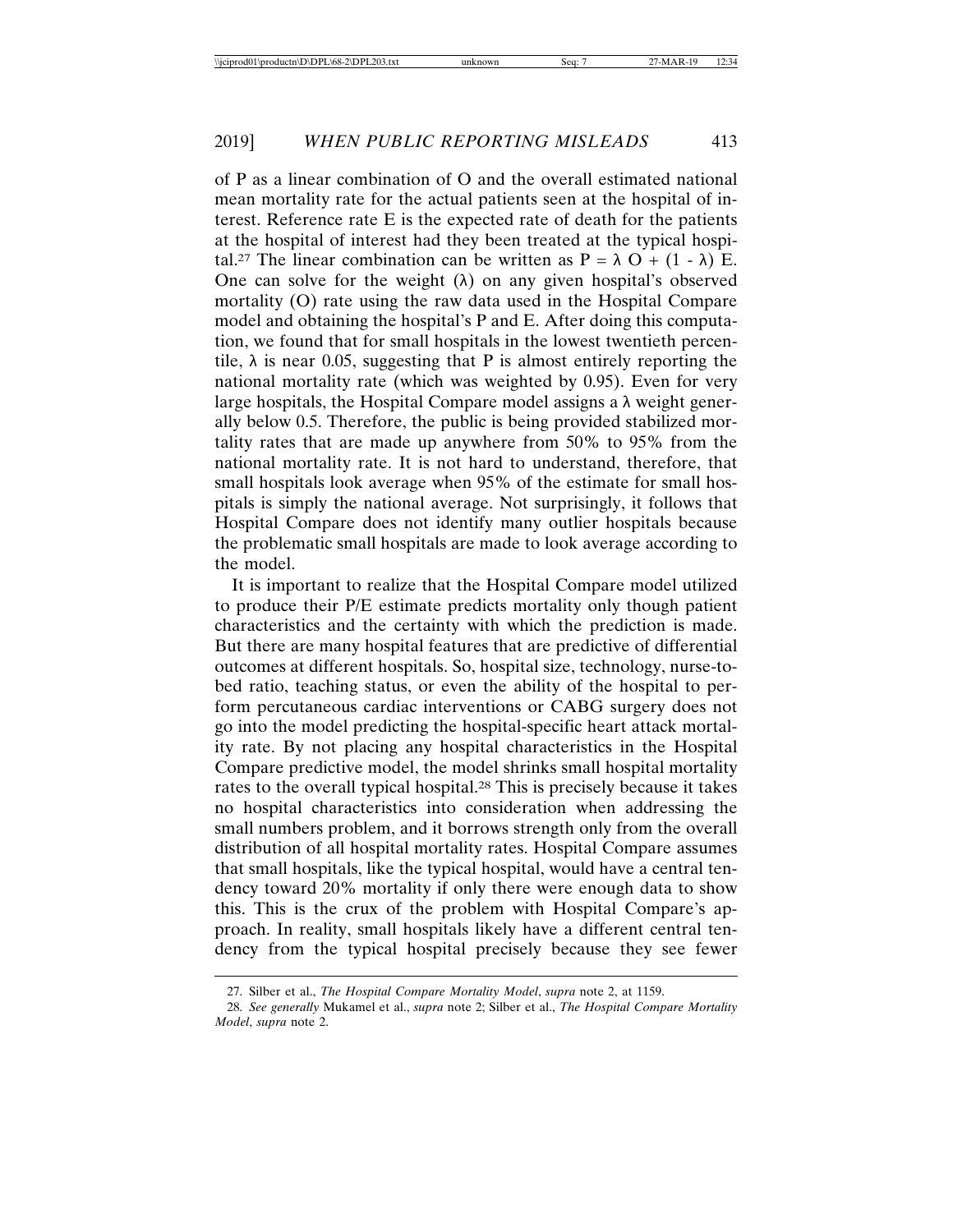patients and have less experience treating them. Small hospitals have low patient volume, and because there are worse outcomes associated with a low volume (assuming a volume-outcomes relationship), small hospitals tend to have higher death rates than the typical hospital. Because Hospital Compare refuses to place hospital characteristics like hospital volume or available technology in their model to estimate P (in order to stabilize O), poor-performing small hospitals will be reported to the public as having average mortality rates when they may be performing far worse than average.

Such a hierarchical random effects model is now the "gold standard" for many reporting systems. This Hospital Compare hierarchical random effects mortality model is used to rate hospitals by U.S. News Consumer Reports<sup>29</sup> and the Society for Thoracic Surgeons.<sup>30</sup> As the most widely-used hospital public reporting system in the country, one may ask if the reports are biased. As I will develop in this paper, the answer is, unfortunately, yes.

### IV. UNDERSTANDING THE PROBLEMS IN THE HOSPITAL COMPARE MORTALITY MODEL

In a series of studies at the University of Pennsylvania, my colleagues and I have been exploring if Hospital Compare may be providing misleading information to the public. In 2010, we published a paper titled *The Hospital Compare Mortality Model and the Volume-*Outcome Relationship.<sup>31</sup> We argued that, based on a vast literature,<sup>32</sup> there is a well-known volume-outcome relationship for most aspects of medicine, and that the more a provider does, the better the outcomes.33 Accordingly, it would make sense that small hospitals have lower volume and may perform worse than their high-volume peers.

<sup>29.</sup> *See generally How We Rate Hospitals*, CONSUMERREPORTS (June 2018), http://article.ima ges.consumerreports.org/prod/content/dam/cro/news\_articles/health/PDFs/Hospital\_Ratings\_ Technical\_Report.pdf.

<sup>30.</sup> *See generally* Sean M. O'Brien et al., *An Empirically Based Tool for Analyzing Mortality Associated with Congenital Heart Surgery*, 138 J. THORACIC & CARDIOVASCULAR SURGERY 1139 (2009); *STS CHSD Morality Risk Model*, STS PUB. REPORTING ONLINE, https://publicreporting .sts.org/chsd-risk-model (last visited Nov. 16, 2018).

<sup>31.</sup> Silber et al., *The Hospital Compare Mortality Model*, *supra* note 2, at 1162.

<sup>32.</sup> Afschin Gandjour et al., *Threshold Volumes Associated with Higher Survival in Health Care: A Systematic Review*, 41 MED. CARE 1129, 1136 (2003); Ethan A. Halm et al., *Is Volume Related to Outcome in Health Care? A Systematic Review and Methodologic Critique of the Literature*, 137 ANNALS INTERNAL MED. 511, 517 (2002); Harold S. Luft et al., *The Volume-Outcome Relationship: Practice-Makes-Perfect or Selective-Referral Patterns?*, 22 HEALTH SERVS. RES. 157, 158 (1987); David M. Shahian & Sharon-Lise T. Normand, *The Volume-Outcome Relationship: From Luft to Leapfrog*, 75 ANNALS THORACIC SURGERY 1048, 1048–49 (2003).

<sup>33.</sup> Silber et al., *The Hospital Compare Mortality Model*, *supra* note 2, at 1149.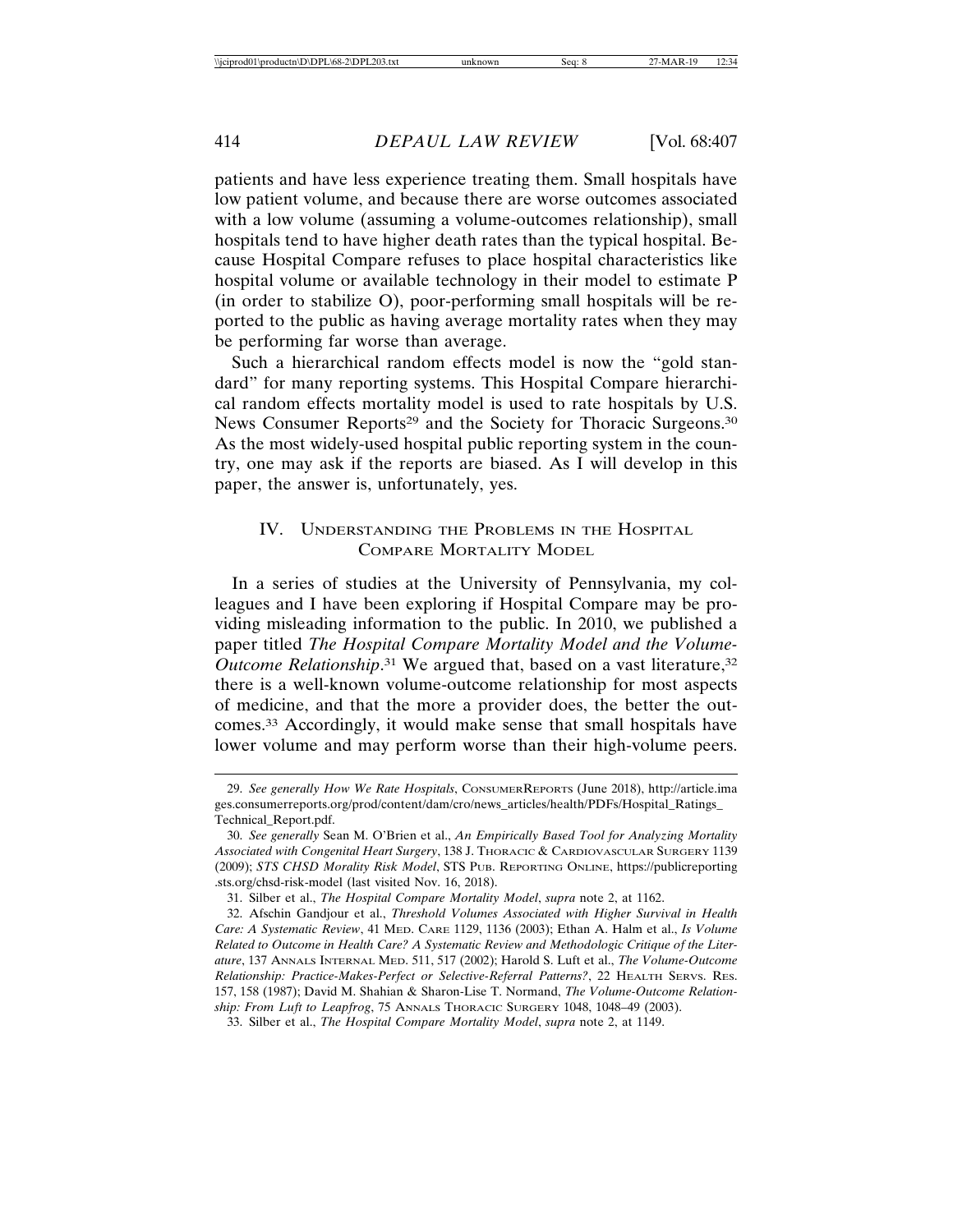Because the Hospital Compare model shrinks small hospital death rates to the mean of all hospitals (precisely because the hospitals are small), we hypothesized that small hospitals would be reported as average in the Hospital Compare model. We also hypothesized that if each small hospital prediction was grouped over many small hospitals, those small hospitals would look average when using the Hospital Compare model. However, if we grouped all small hospital patients together (so that there were no small numbers problems), we suspected that because each hospital had small volume, the volume-outcome relationship should dictate that as a group, these hospitals' patients should display elevated mortality.34 Indeed, that is what we reported. Hospital Compare was informing the public that thousands of small hospitals were all average in performance on the mortality model, suggesting that there was no difference across hospitals groups. However, we found that as a group, the relative risk of death was 50% higher at the smallest 20% of hospitals than the largest 20% of hospitals.35 For example, consider a patient attempting to decide whether to stay affiliated with a small, local, suburban hospital or make the move to be affiliated with a larger, urban hospital. The mortality rates in the Hospital Compare model may reassure the suburban patient that the local hospital is at least average when compared to the data of the two options. However, had the patient considered a group of hospitals that look like the local, small hospital, the patient would have seen that the mortality rates were far higher at the small hospitals as a group. Thus, unbeknownst to the patient, the larger, urban hospital may be the superior option because it is likely to have a lower mortality rate. In subsequent work, we reconstructed the Hospital Compare model in a fully Bayesian framework to allow us to form an even better understanding of the strengths and weaknesses of the Hospital Compare model.36

# V. CORRECTING THE ASSUMPTIONS OF THE HOSPITAL COMPARE MODEL

In an attempt to better understand why the Hospital Compare model is providing such biased results, we have recently re-done the Hospital Compare model in a Bayesian framework to examine the cause and extent of the Medicare Hospital Compare model's inade-

<sup>34.</sup> *Id.* at 1158.

<sup>35.</sup> *Id.* at 1159–61.

<sup>36.</sup> *See generally* Silber et al., *Improving Medicare's Hospital Compare Mortality Model*, *supra* note 2.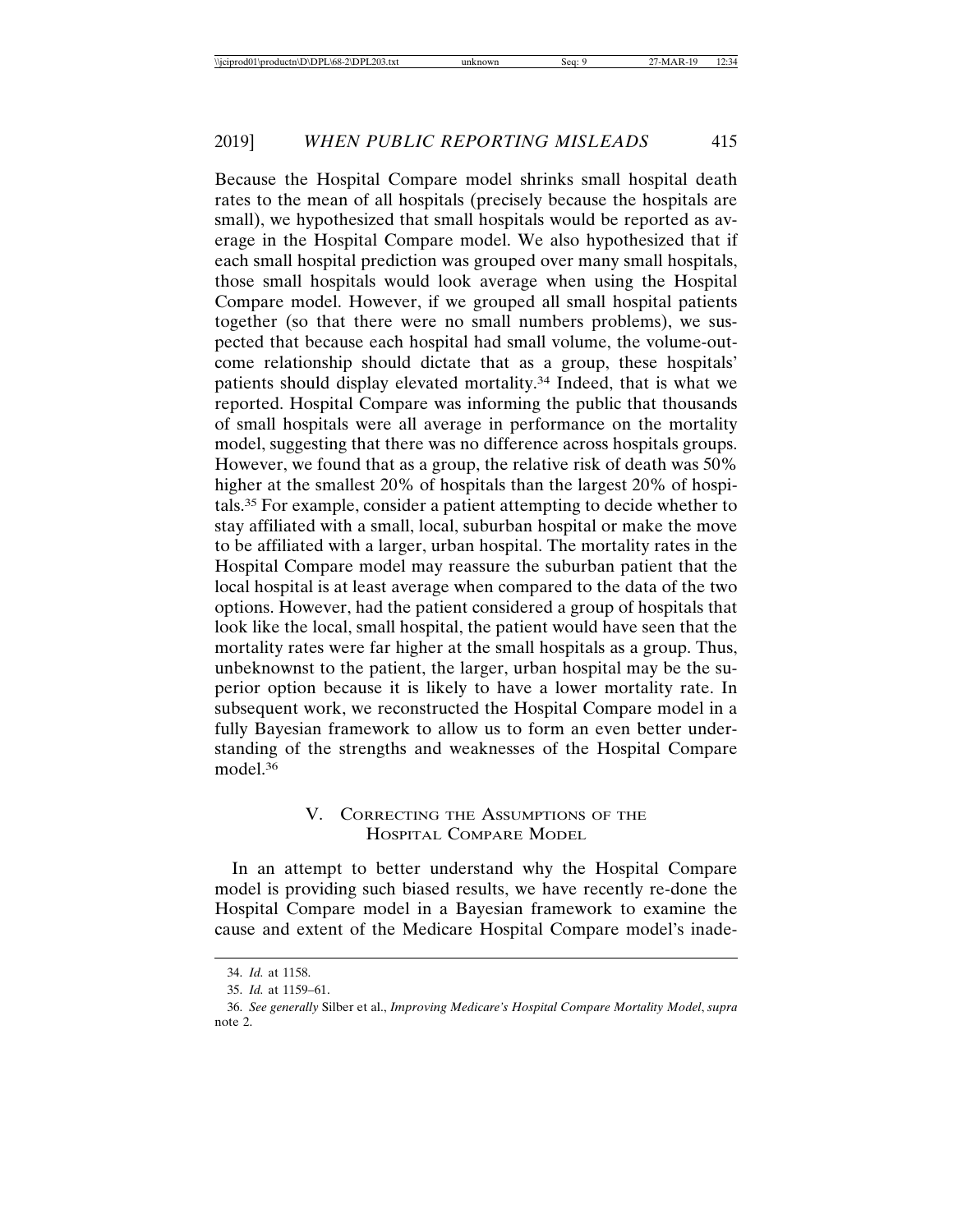quacies.37 The underlying assumption in the Hospital Compare model is that all hospitals are identical and part of the same national hospital distribution, with a constant hospital heart attack mortality rate mean and constant variance. Note, the mean and variance define the shape of the hospital mortality rate distribution, assumed by the Hospital Compare model to be normally distributed (again, describing a bellshaped distribution).38 In a series of models, we gradually relaxed this assumption, suggesting instead that hospitals with specific characteristics may indeed have different mean mortality rates and different variances. Using a Bayesian framework, the data determined whether a model for different types of hospitals was best fit with an overall mean for all hospitals, or a separate mean for hospitals of different characteristics. We did this using split samples, so model development was tested for predictive accuracy on an outside sample to avoid a tautological improvement. We found dramatic improvements in the models when we "liberated" the mean and the variance, challenging the assumptions of the Hospital Compare model. We concluded that the Hospital Compare model's mistake was in shrinking all hospitals to the same mean and variance (or assuming all hospitals came from the same national distribution). We noted that, for example, shrinking the mortality rate estimates of small-volume hospitals to resemble the mean of the small-volume hospital death rates produced a far superior estimate of P/E—one that is less biased—than shrinking small-volume hospital mortality estimates to the mean of all hospital heart attack death rates for the entire country. This was also true for other hospital characteristics. Such accounting for hospital characteristics in the P of P/E is something that has not been done by the Hospital Compare model. Note, neither Hospital Compare nor our group would suggest including hospital characteristics in predicting E, as E (the standard against which hospital performance is judged) should only be based on patient characteristics.

The size of the bias in the present form of Hospital Compare is really quite remarkable. In a matched analysis recently published in the Journal of the American Statistical Association, we reported that hospitals in the lowest twentieth percentile by volume have an observed mortality rate of 28% for thirty-day mortality after admission, and hospitals in the highest twentieth percentile by volume, treating matched patients similar to the small-volume admissions, had an ob-

<sup>37.</sup> *See generally* George et al., *supra* note 2; Silber et al., *Improving Medicare's Hospital Compare Mortality Model*, *supra* note 2.

<sup>38.</sup> George et al., *supra* note 2, at 935; Silber et al., *Improving Medicare's Hospital Compare Mortality Model*, *supra* note 2, at 1232.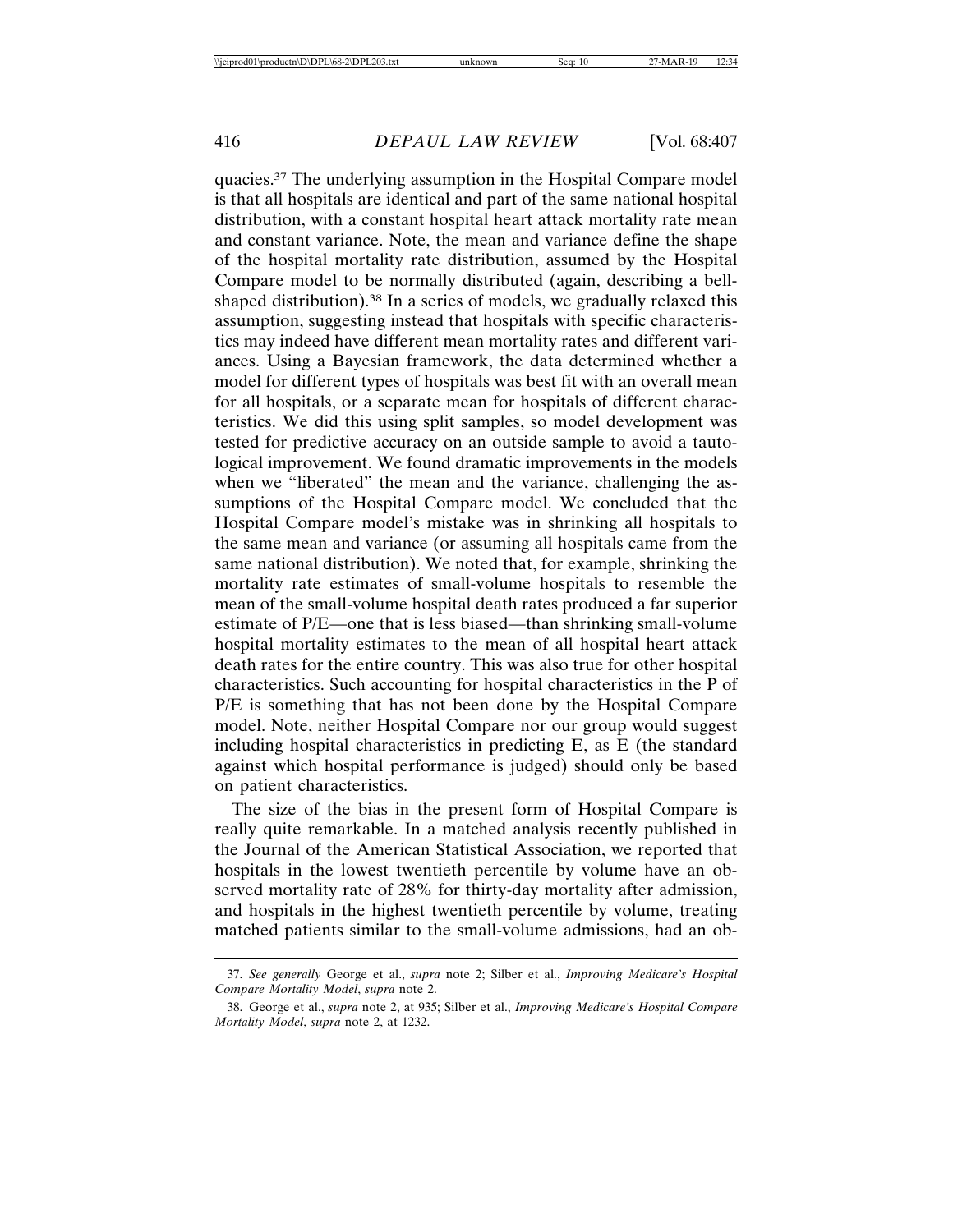served mortality rate of only 20%.<sup>39</sup> It would appear that larger hospitals had far lower mortality rates for similar patients seen at the lowvolume hospitals. However, using Hospital Compare's methods, hospitals in the lowest twentieth percentile by volume would have a publicly-reported mortality rate of 23%—5% lower than the 28% observed. Had the Hospital Compare model included the hospital characteristic of volume in the prediction, something we have suggested Hospital Compare could do, the model would have estimated the mortality rate at these smaller hospitals to be about 28% or 29% (depending on the change in the model, much closer to the observed 28%).

To place that 5% underestimate of mortality at the smallest hospitals in context, such an error has very important consequences. If we defined outlier hospitals using the Hospital Compare model, we would report that out of 4,396 hospitals, only 30 hospitals were highmortality outliers. However, if we improve the model to allow hospital characteristics to influence the prediction, we find that 1,028 hospitals would be considered as mortality outliers.<sup>40</sup> In yet another analysis, using Chicago as an example, we found that the Hospital Compare model portrays most hospitals as having very similar mortality rates. However, when allowing the model to shrink to a mean that is a function of hospital volume, differences in hospital mortality rates for patients admitted for heart attacks clearly emerged.41

To fix the Hospital Compare model, we have argued that hospital characteristics need to be placed in the predictive model.42 One obvious characteristic is hospital volume, but many other variables need to be examined—such as available technology, nurse staffing, teaching hospital status, to name a few. By not including these variables in their model, Hospital Compare is assuming that shrinking mortality estimates to the mean of all hospitals produces better and unbiased estimates than shrinking to a target that accounts for potential hospital differences. The assumption to exclude hospital characteristics from the predictive model is clearly not consistent with the data.

<sup>39.</sup> George et al., *supra* note 2, at 941.

<sup>40.</sup> *Id.* at 945.

<sup>41.</sup> Silber et al., *Improving Medicare's Hospital Compare Mortality Model*, *supra* note 2, at 1236–37.

<sup>42.</sup> *See generally* George et al., *supra* note 2; Silber et al., *The Hospital Compare Mortality Model*, *supra* note 2; Silber et al., *Improving Medicare's Hospital Compare Mortality Model*, *supra* note 2.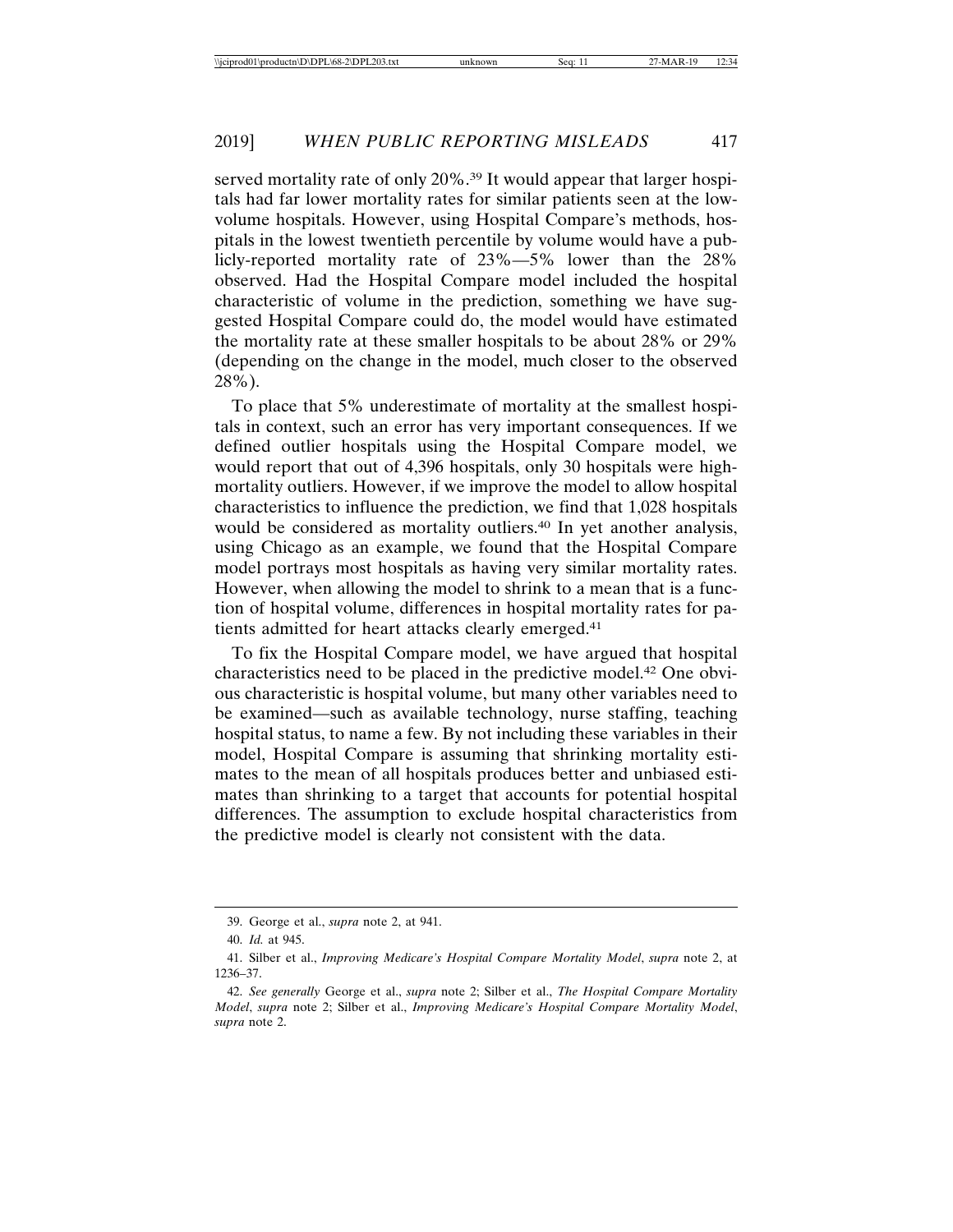### VI. WHY HAS MEDICARE NOT YET FIXED THE HOSPITAL COMPARE MODEL?

Having repeatedly been shown to provide biased underestimates of mortality for small hospitals, and biased overestimates of mortality for larger hospitals, the question arises: Why has Medicare not yet fixed the model? Medicare could place hospital characteristics in their model to better estimate P, and therefore stabilize small-volume hospitals to the mortality rates of small-volume hospitals, as we have suggested above. The same would be true for any hospital characteristic that influences mortality rates. For patients using the Hospital Compare model, such a fix would mean that when inquiring about small hospitals, Hospital Compare could say something like "while this specific hospital is too small to provide a stable estimate, hospitals with very similar characteristics to this hospital performed poorly, with a P/ E ratio of 1.3." Such a statement may not help the individual hospital know if it was performing better or worse than other, similar hospitals, but patients would be given far more useful information than simply a statement that suggests their small hospital performs exactly like the typical hospital (with a P/E near 1), a statement that is biased.

Medicare may object to this suggested fix, stating that such a policy of shrinking unstable estimates to peer group hospitals' rates will possibly punish those few, extraordinary, small hospitals with excellent outcomes. Our response would be that on average, the estimate that shrinks mortality rates to peer hospitals' rates is, by definition, demonstrably less biased than ignoring hospital characteristics. If hospital characteristics are ignored, then small hospitals, no matter how good or bad, will be reported as average. From the patient's perspective and across all hospitals, it is clear that by adding hospital characteristics to estimate P, the model will result in greater accuracy and the reduction of bias. From the perspective of many hospitals who now are reporting their outcomes as average, the fix to Hospital Compare will produce a potentially unflattering, though less biased, report to the public. At the very least, adding in hospital characteristics may produce more scrutiny of small-volume hospitals, or more scrutiny for any hospitals that have their results stabilized.

Deciding to continue to utilize a model that has been shown to produce misleading and biased information for a segment of hospitals seems to be an unwise choice. How to change the Hospital Compare mortality model remains a policy question. If patients understood that the mortality rates provided by Hospital Compare, and many other report card systems, do not reflect the actual mortality rates at their hospital, they may feel that change is needed. It is time that Medicare